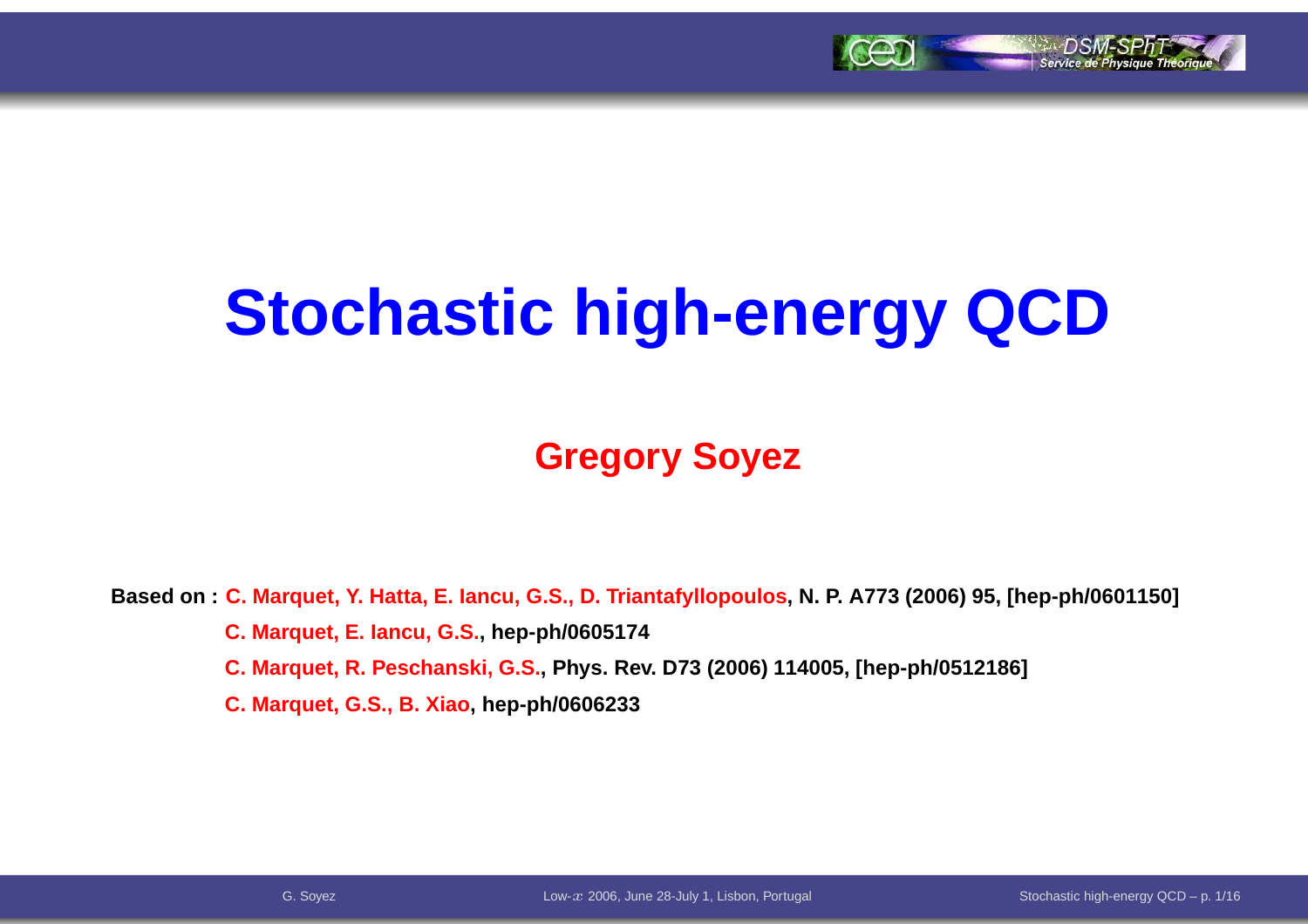



- **Summary of High-energy evolution equations** saturation and fluctuations
- Asymptotic solutionsstatistical physics and numerical results
- Physical picture of high-energy QCD
	- Stochastic saturation scale
	- Diffusive scaling and black spots
- The DIS data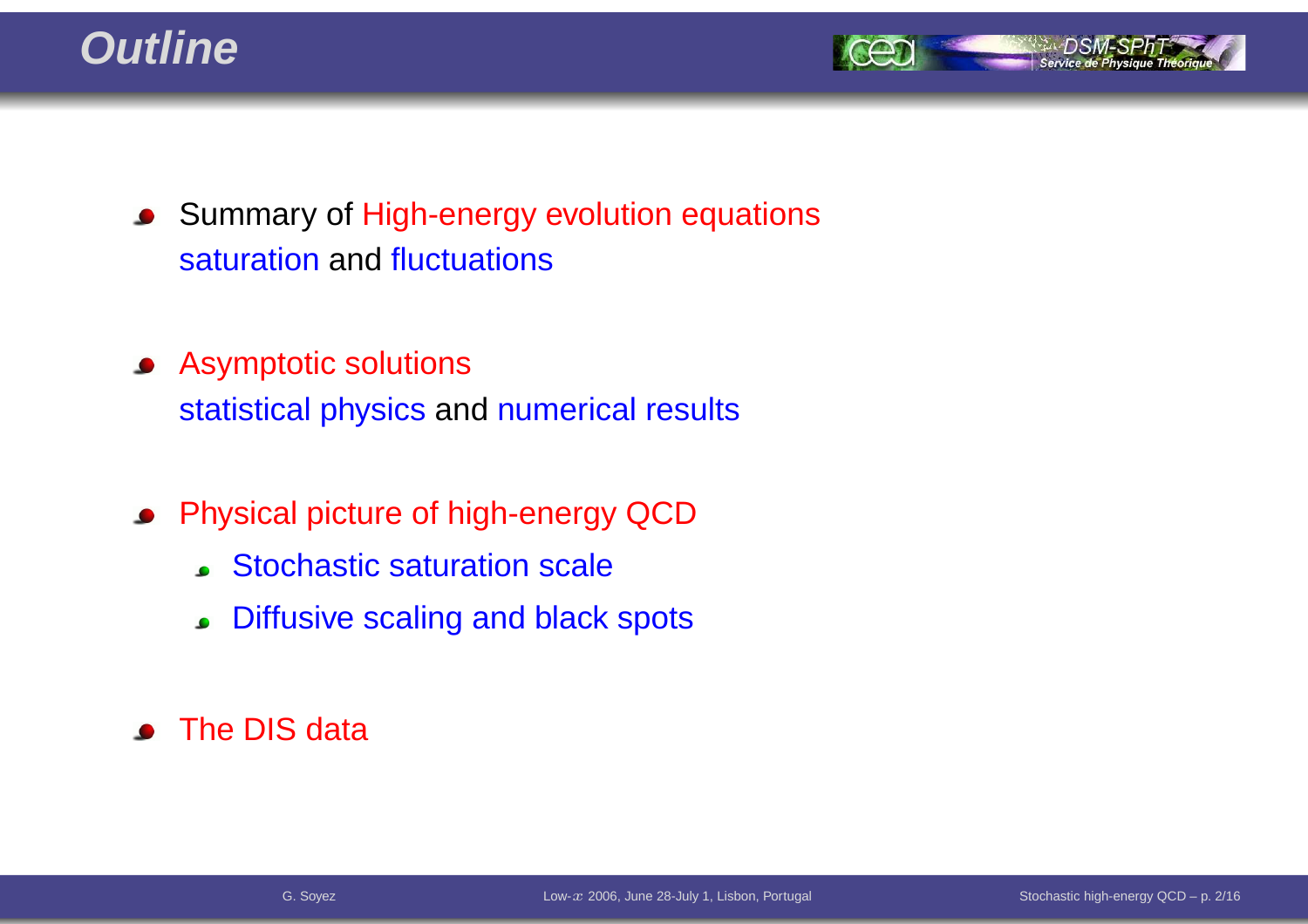

 $n(r,Y)$  dipoles of size  $r$ 

- High-energy: Bremsstrahlung of soft gluons
- Large- $N_c$ : gluon at  $\mathbf{z}=q\bar{q}$  pair at  $\mathbf{z}$ 
	- $\Rightarrow$  gluon emission = dipole splitting<br> $\Rightarrow$  act of dipoles with repiditu $N = 1$
	- $\Rightarrow$  set of dipoles with rapidity  $Y = \log(1/x)$  and transverse coord.  $(\mathbf{x}, \, \mathbf{y})$
- scattering amplitude & correlations

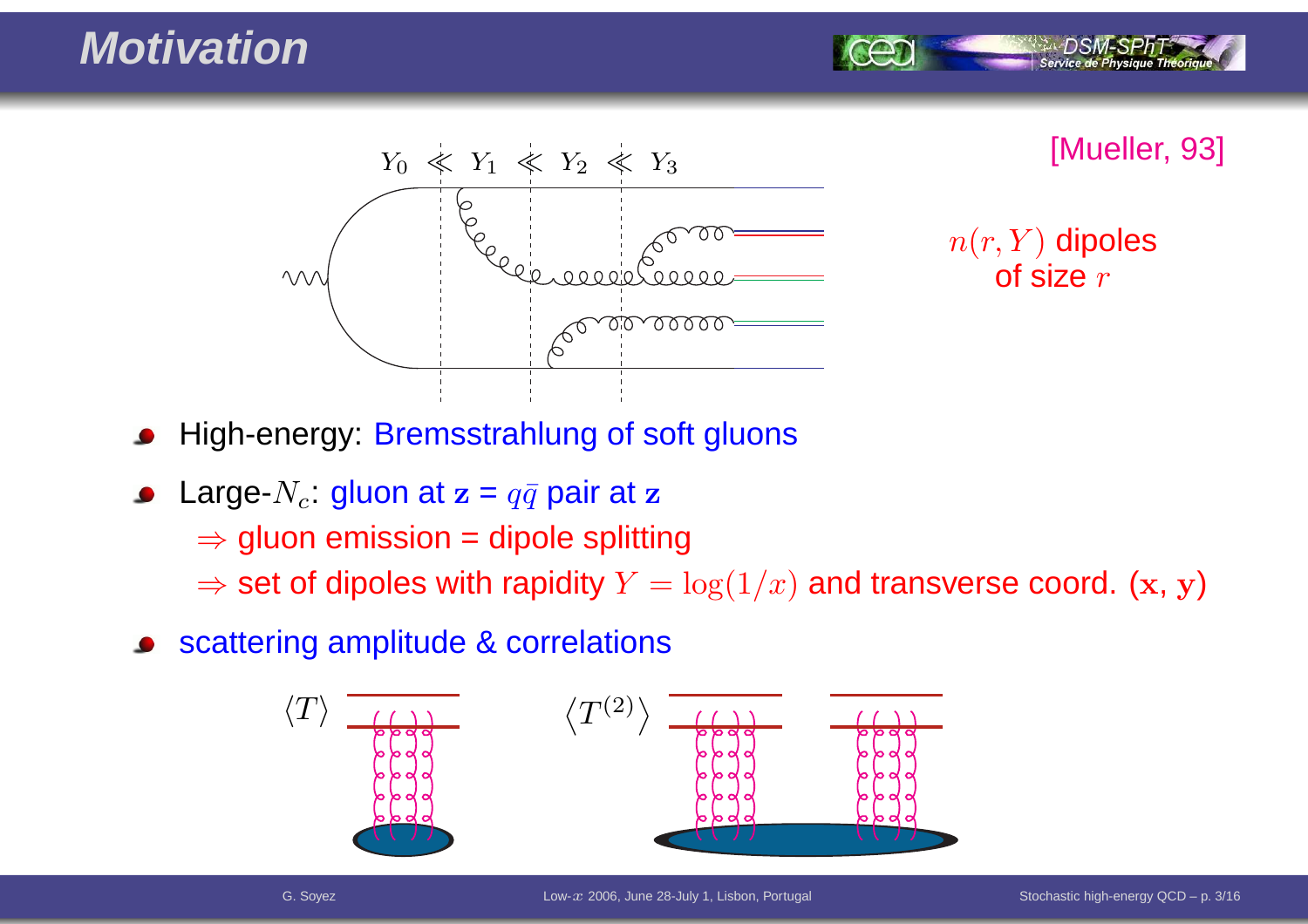### **Evolution towards high energy**



#### [Balitsky, Fadin, Kuraev, Lipatov; 74]



Ladder-type diagrams  $\Rightarrow$  BFKL equation

$$
\partial_{Y} \left\langle T_{\mathbf{x}\mathbf{y}} \right\rangle = \frac{\bar{\alpha}}{2\pi} \int_{\mathbf{z}} \frac{(\mathbf{x} - \mathbf{y})^{2}}{(\mathbf{x} - \mathbf{z})^{2} (\mathbf{z} - \mathbf{y})^{2}} \left[ \left\langle T_{\mathbf{x}\mathbf{z}} \right\rangle + \left\langle T_{\mathbf{z}\mathbf{y}} \right\rangle - \left\langle T_{\mathbf{x}\mathbf{y}} \right\rangle \right]
$$

$$
\partial_{Y} \left\langle T_{\mathbf{x}_{1}\mathbf{y}_{1}, \mathbf{x}_{2}\mathbf{y}_{2}}^{(2)} \right\rangle = \frac{\bar{\alpha}}{2\pi} \int_{\mathbf{z}} \frac{(\mathbf{x}_{1} - \mathbf{y}_{1})^{2}}{(\mathbf{x}_{1} - \mathbf{z})^{2} (\mathbf{z} - \mathbf{y}_{1})^{2}} \left[ \left\langle T_{\mathbf{x}_{1}\mathbf{z}}^{(2)} \right\rangle + \left\langle T_{\mathbf{z}\mathbf{y}_{1}}^{(2)} \right\rangle - \left\langle T_{\mathbf{x}_{1}\mathbf{y}_{1}}^{(2)} \right\rangle \right] + (1 \leftrightarrow 2)
$$

#### unitarity violations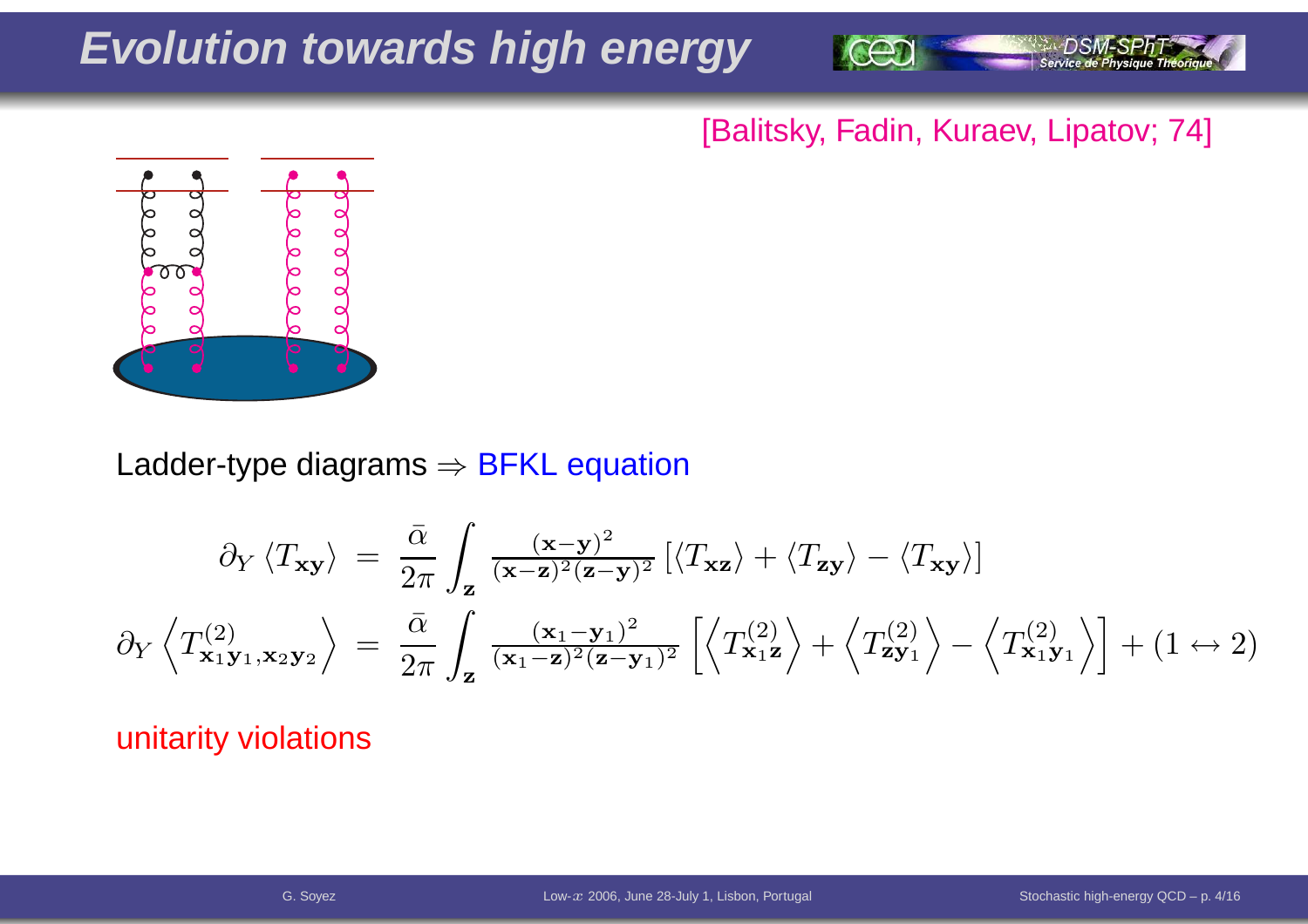### **Evolution towards high energy**



#### [Balitsky 96; Kovchegov 99]



Unitarity corrections for  $T\sim1$ : Add fan diagrams  $\Rightarrow$  Balitsky equation

$$
\partial_Y \langle T_{\mathbf{x}\mathbf{y}} \rangle = \frac{\bar{\alpha}}{2\pi} \int_{\mathbf{z}} \frac{(\mathbf{x} - \mathbf{y})^2}{(\mathbf{x} - \mathbf{z})^2 (\mathbf{z} - \mathbf{y})^2} \left[ \langle T_{\mathbf{x}\mathbf{z}} \rangle + \langle T_{\mathbf{z}\mathbf{y}} \rangle - \langle T_{\mathbf{x}\mathbf{y}} \rangle - \langle T_{\mathbf{x}\mathbf{z}, \mathbf{z}\mathbf{y}}^2 \rangle \right]
$$
  

$$
\partial_Y \langle T_{\mathbf{x}_1 \mathbf{y}_1}^{(2)} \rangle = \frac{\bar{\alpha}}{2\pi} \int_{\mathbf{z}} \frac{(\mathbf{x}_1 - \mathbf{y}_1)^2}{(\mathbf{x}_1 - \mathbf{z})^2 (\mathbf{z} - \mathbf{y}_1)^2} \left[ \langle T_{\mathbf{x}_1 \mathbf{z}}^{(2)} \rangle + \langle T_{\mathbf{x}_1 \mathbf{y}_1}^{(2)} \rangle - \langle T_{\mathbf{x}_1 \mathbf{y}_1}^{(2)} \rangle - \langle T_{\mathbf{x}_1 \mathbf{z}, \mathbf{z}\mathbf{y}_1}^{(3)} \rangle \right]
$$

- infinite hierarchy: Balitsky/JIMWLK
- Mean field  $\left\langle T_{\mathbf{x}\mathbf{z},\mathbf{z}\mathbf{y}}^{(2)}\right\rangle$  $=\left\langle T_\mathbf{zz}\right\rangle\left\langle T_\mathbf{zy}\right\rangle$ : BK equation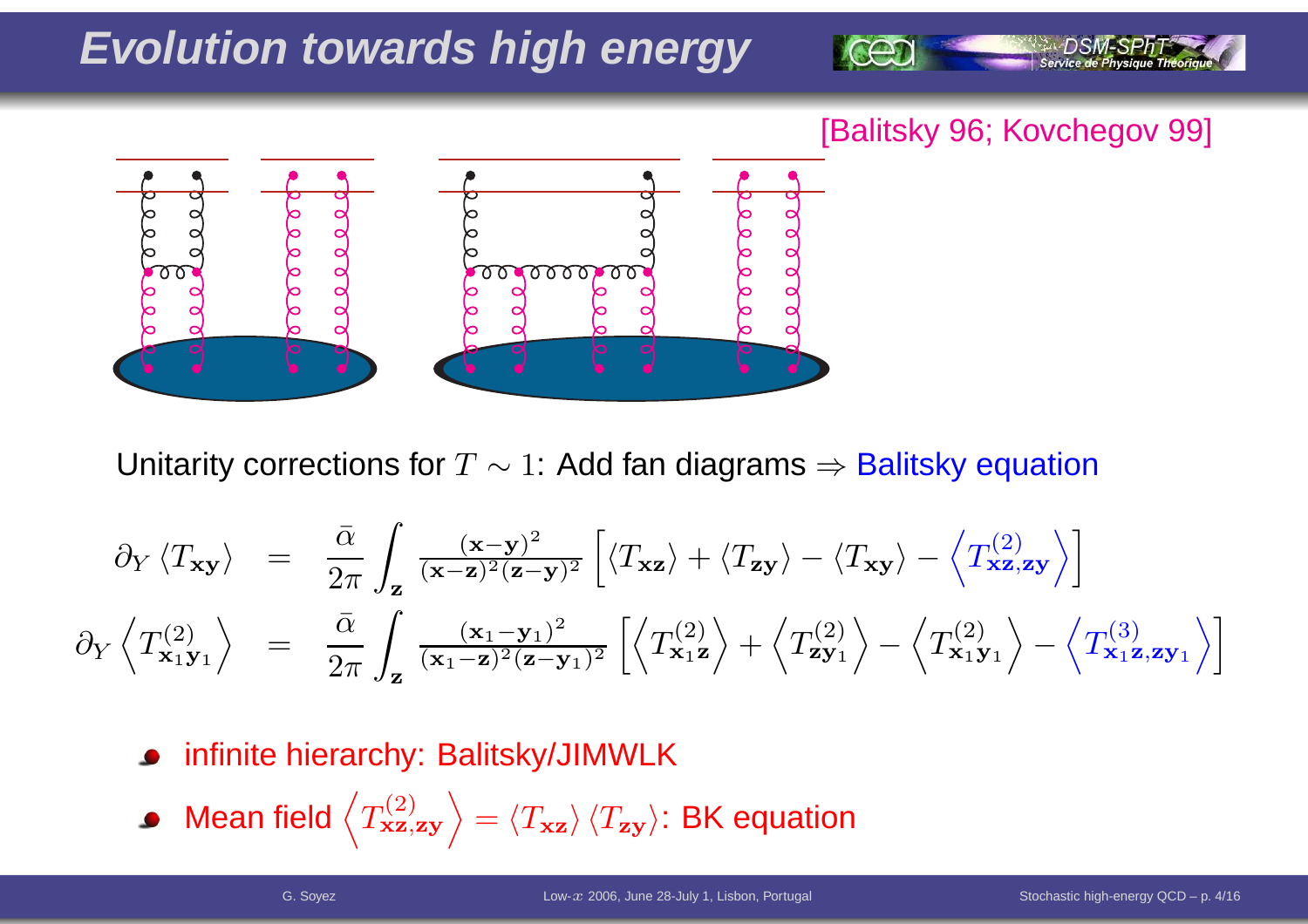### **Evolution towards high energy**

[Iancu, Triantafyllopoulos; 05]



gluon-number fluctuations for  $T\sim \alpha_s^2$  $_s^2$ : add fluctuations in the target

$$
\partial_Y \left\langle T^{(2)}_{\mathbf{x}_1 \mathbf{y}_1, \mathbf{x}_2 \mathbf{y}_2} \right\rangle\Big|_{\text{fluct}} = \frac{1}{2} \frac{\bar{\alpha}}{2\pi} \left(\frac{\alpha_s}{2\pi}\right)^2 \int_{\mathbf{u} \mathbf{v} \mathbf{z}} \mathcal{M}_{\mathbf{u} \mathbf{v} \mathbf{z}} \mathcal{A}_0 (1 | \mathbf{u} \mathbf{z}) \mathcal{A}_0 (2 | \mathbf{z} \mathbf{v}) \nabla^2_{\mathbf{u}} \nabla^2_{\mathbf{v}} \left\langle T_{\mathbf{u} \mathbf{v}} \right\rangle
$$

equivalent to <sup>a</sup> reaction-diffusion problem ([Iancu, G.S., Triantafyllopoulos])

projectile-target duality ([Kovner, Lublinsky])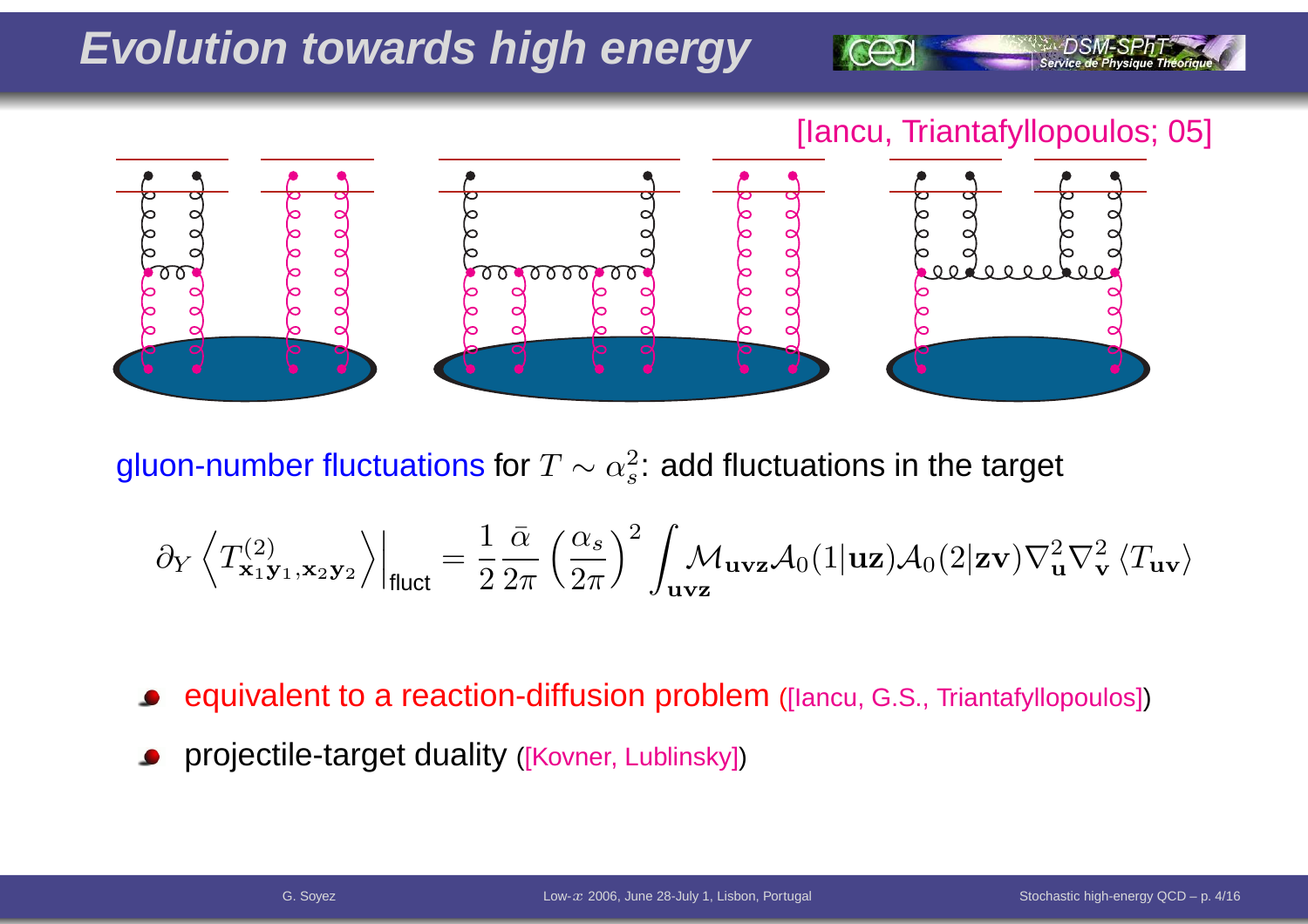

### [S. Munier, R. Peschanski]

 $b$ -independent  $\underline{\mathsf{BK}}$  in momentum space

$$
\frac{\partial_{\bar{\alpha}Y}T(k) = \chi_{\text{BFKL}}(-\partial_{\log(k^2)})T(k) - T^2(k)}{\sum_{\substack{\text{XBFKL}}} \text{Diffusive approximation:}
$$
\n
$$
\chi_{\text{BFKL}}(-\partial_{\log(k^2)}) \text{ up to } \partial_{\log(k^2)}^2
$$
\n
$$
\text{Time } t = \bar{\alpha}Y, \text{ Space } x \approx \log(k^2), u \propto T
$$

$$
\partial_t u(x,t) = \partial_x^2 u(x,t) + u(x,t) - u^2(x,t)
$$

Fisher-Kolmogorov-Petrovsky-Piscounov (F-KPP)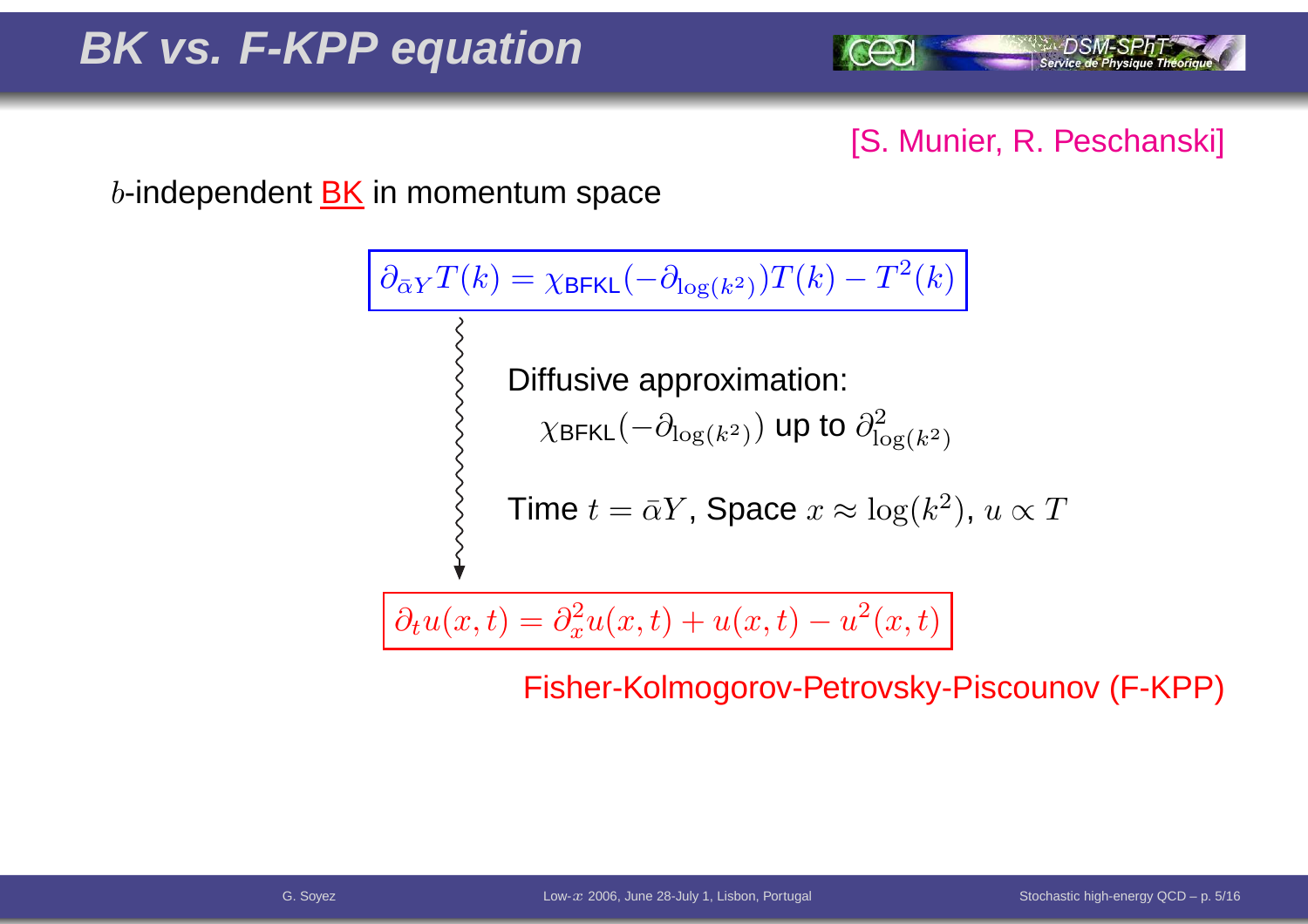### **Geometric scaling**

5 **10 3** γ**\*p** [µ **b** Prediction: ([Munier, Peschanski])σ**tot** formation of <sup>a</sup> traveling-wave pattern<sup>♦</sup> ₱<sub>₩</sup><sub>®®™</sub></sub> **10 2** 10 $Y = 0$  $Y = 5$ 1 $Y = 10$ Y $Y = 15$  $Y = 20$ 0.1**10** $Y=25$ 0.01 $\overline{H}$ **ZEUS BPT 97ZEUS BPC 95 H1** low  $Q^2$  95  $\Delta$ 0.001**ZEUS+H1 high Q<sup>2</sup> 94-95**  $\circ$ **1E665x**<**0.01**1e-04all  $O^2$ 1e-05**-110**-5 $10^{-3}$  <sup>0</sup> <sup>5</sup> <sup>10</sup> <sup>15</sup> <sup>20</sup> <sup>25</sup> <sup>30</sup> <sup>35</sup> <sup>40</sup>  $10^{-3}$  **10**  $^{-2}$  **10**  $^{-1}$  **11 10**  $10^{2}$  **10**<sup>3</sup> τ $\log(k^2)$  $T(k,Y) = T(\log(k^2)-v_cY) = T\left(\frac{k^2}{Q_s^2(Y)}\right)$ with  $Q_s^2 \sim \exp(v_c Y)$ 

Geometric scaling (speed of the wave  $\rightarrow$  $\rightarrow$  energy dependence of  $Q_s^2$ ) [Golec-Biernat, Stasto, Kwiecinski]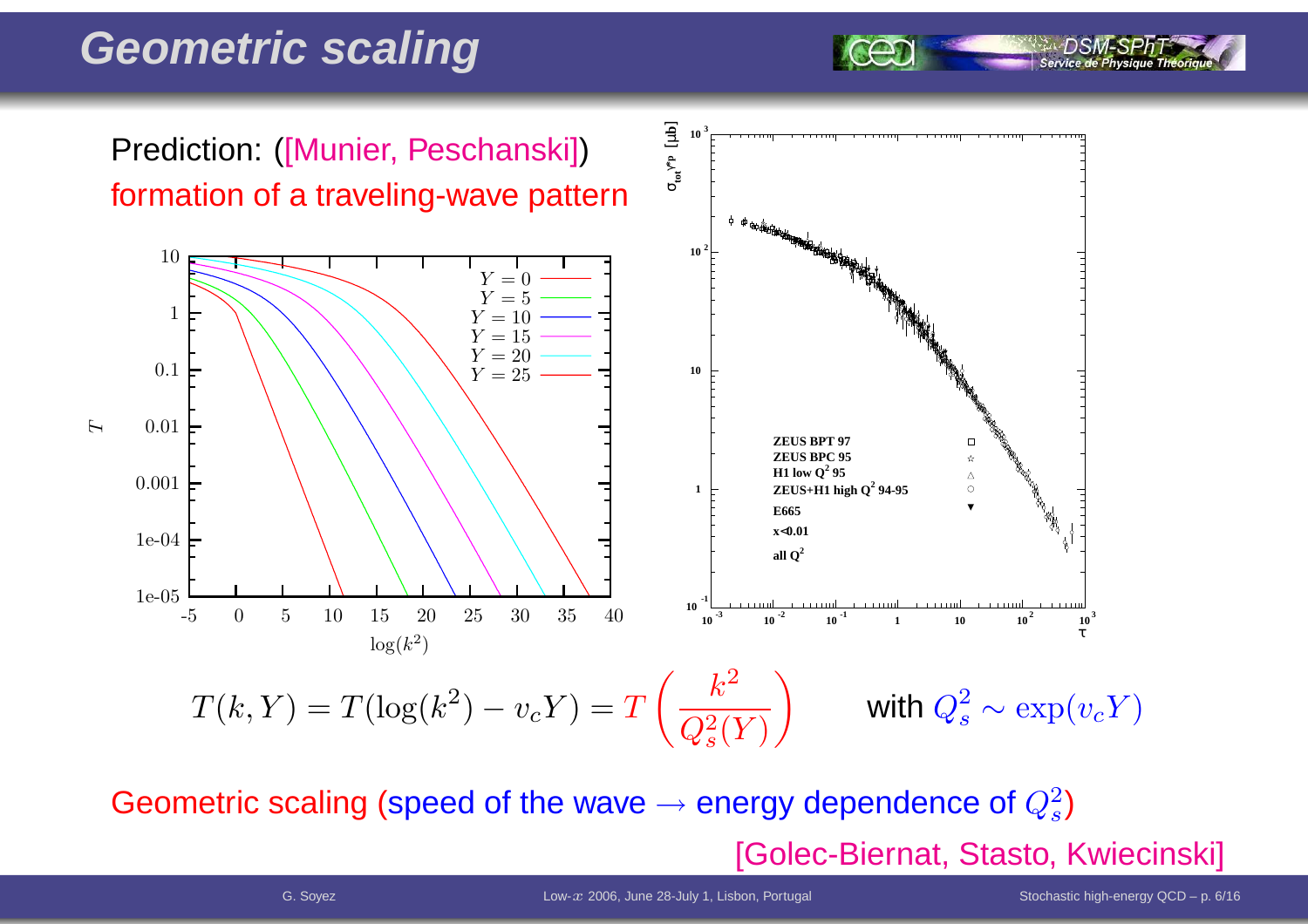

#### With fluctuations

no  $b$ -dependence + local approximation for fluctuations (introduces a factor  $\kappa$ )  $\longrightarrow$  Langevin equation

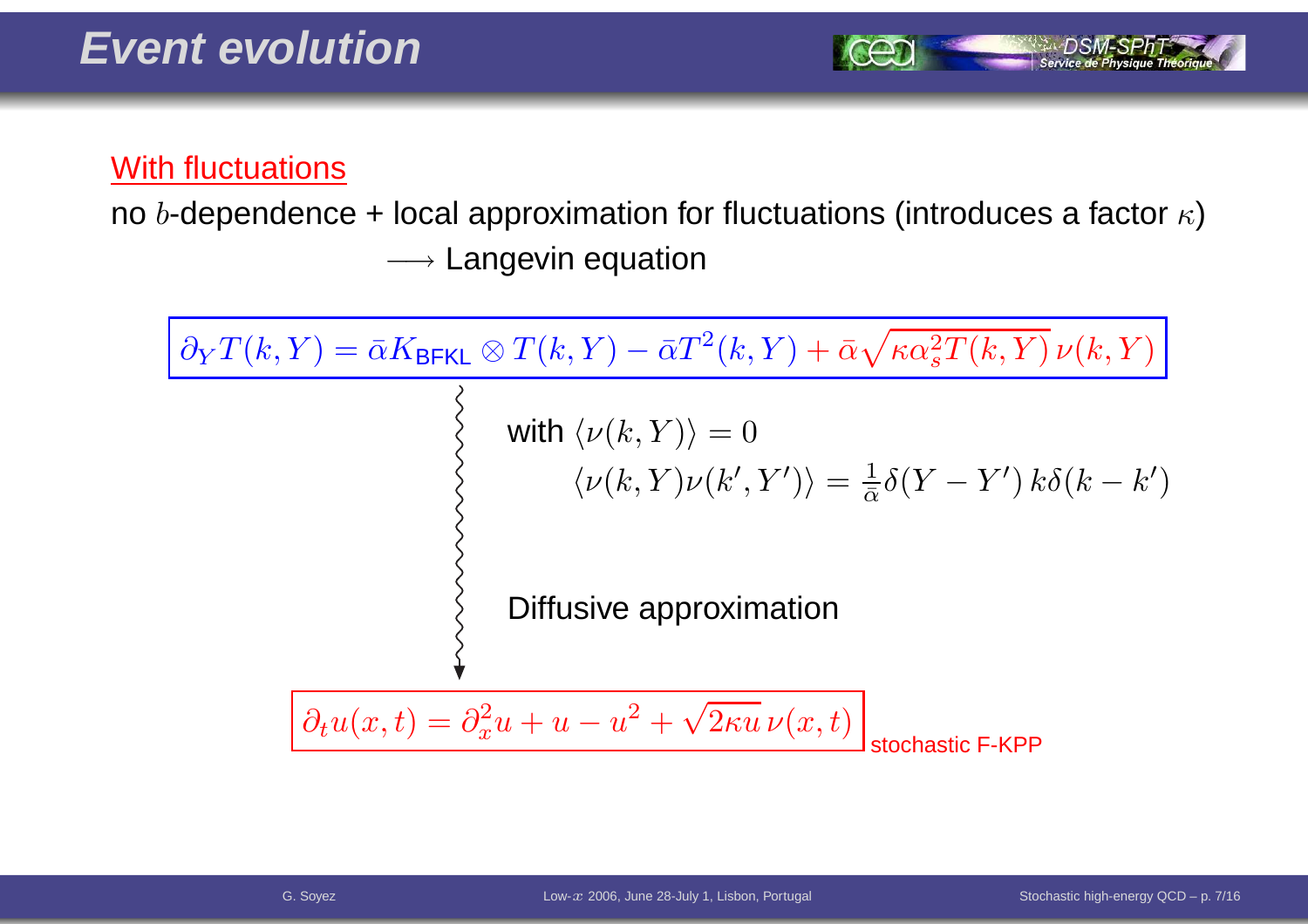### **Numerical analysis**

#### [G.S. 05]

Service de Ph



Dispersion of the travelling-wave events  $\Rightarrow$  geometric scaling violations  $\bullet$ 

$$
\Delta \log [Q_s^2(Y)] \approx \sqrt{D_{\text{diff}}\bar{\alpha}Y}
$$

Stochastic saturation scale:  $\bullet$ 

$$
\rho_s = \log(Q_s^2) \quad \text{ with probability } P(\rho_s)
$$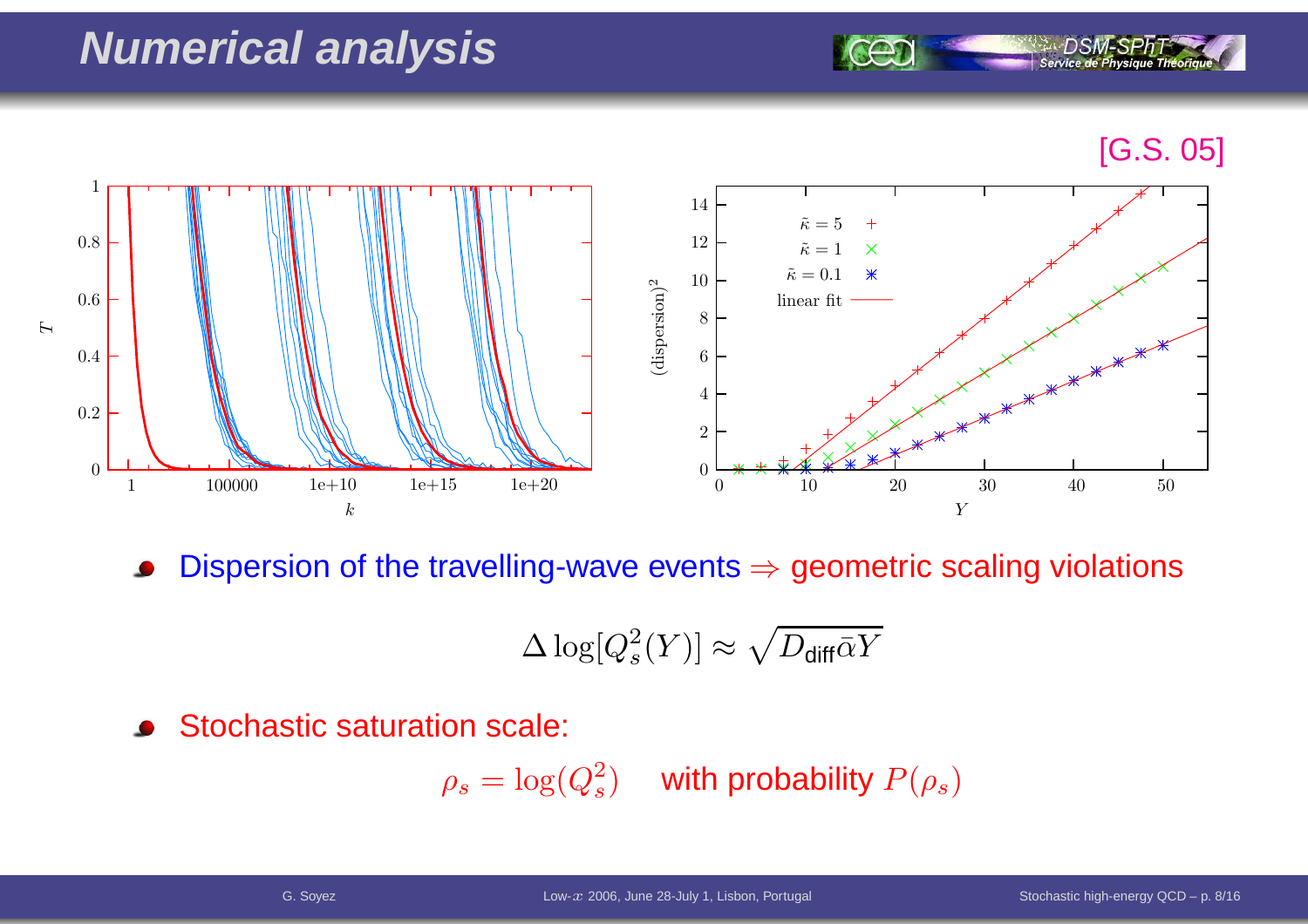### **Stochastic saturation scale**



$$
\kappa_1 = \langle \rho_s \rangle = \bar{\alpha} v Y \ , \qquad \kappa_2 = \sigma^2 = \bar{\alpha} D Y \ ,
$$

$$
\kappa_n = \frac{3\gamma_c^2}{\pi^2} \frac{n! \zeta(n)}{\gamma_c^n} \sigma^2 \;,
$$

 $\rightarrow$  DSM-SPhT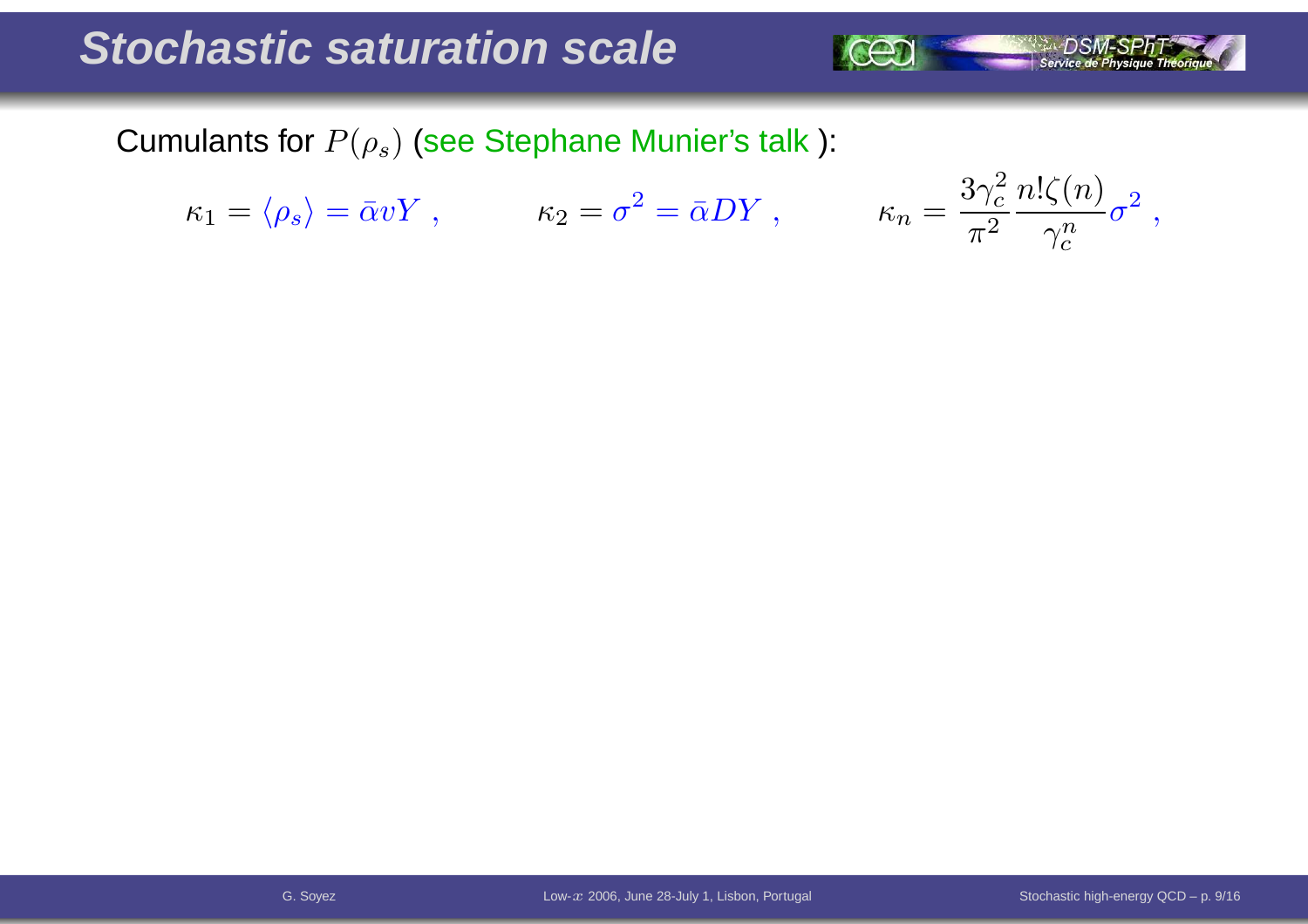### **Stochastic saturation scale**

Cumulants for  $P(\rho_s)$  (see Stephane Munier's talk ):

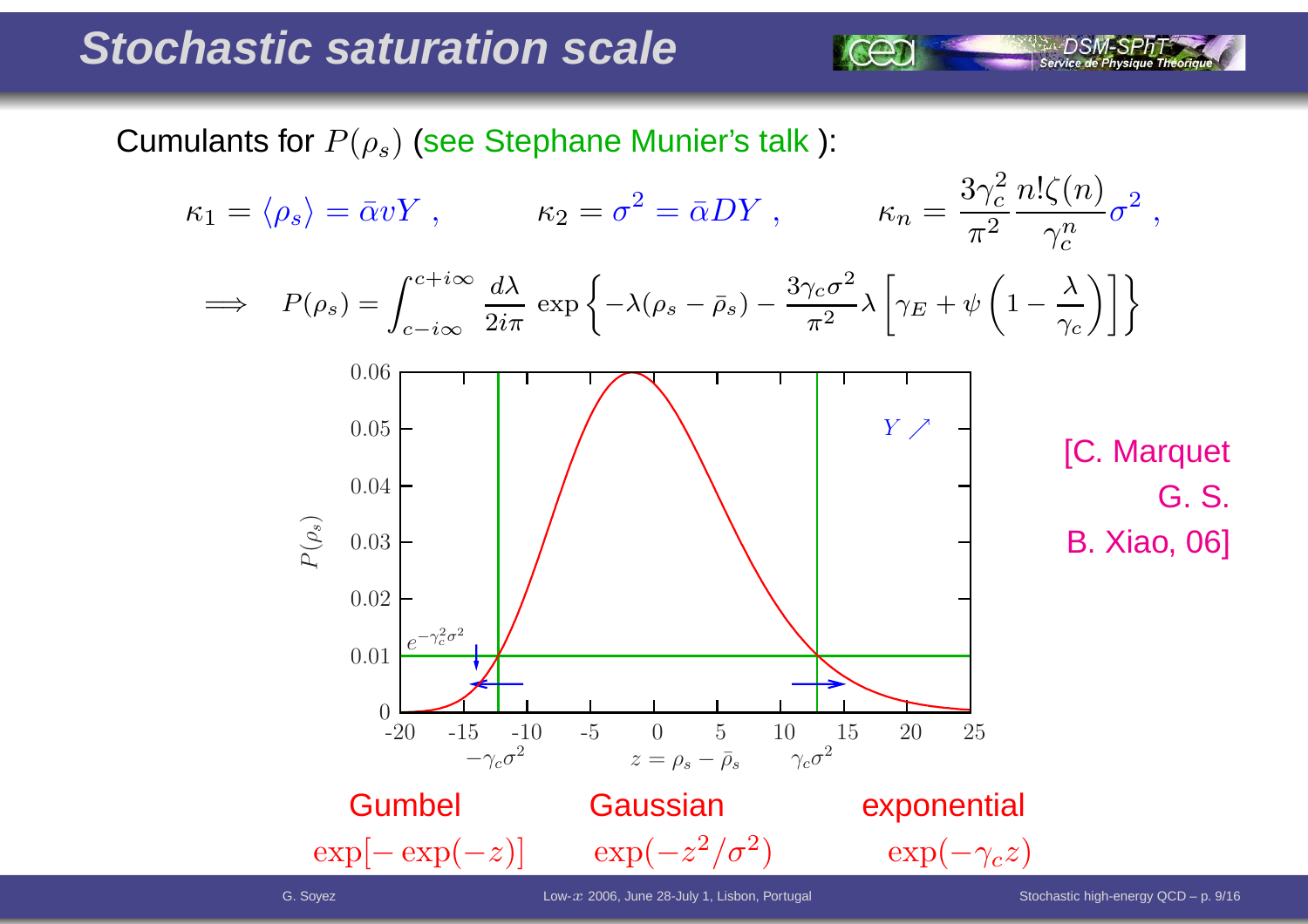Service de Pl

#### Coherent with numerical simulations of the QCD Langevin equation $\bullet$



For the computation of amplitudes:  $\bullet$ 

$$
P(\rho_s) = \frac{1}{\sqrt{2\pi}\sigma} \exp\left[-\frac{(\rho_s - \bar{\rho}_s)^2}{2\sigma^2}\right]
$$

#### is sufficient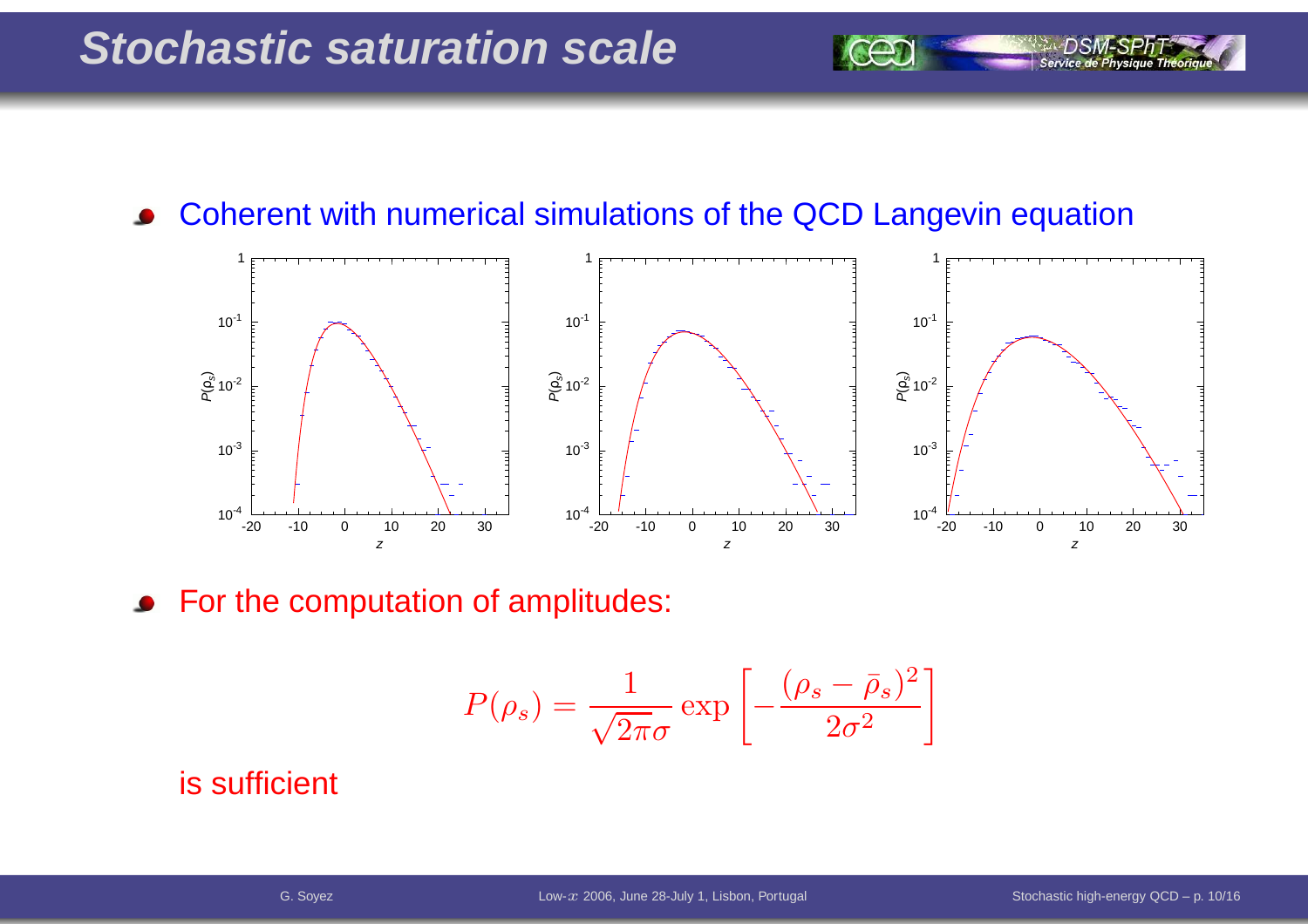[Y. Hatta, E. Iancu, C. Marquet, G. S., D. Triantafyllopoulos, 06]

Evolution with saturation & fluctuations  $\equiv$ 

- superposition of unitary front (with geometric scaling)
- with <sup>a</sup> dispersion (yielding geometric scaling violations)

$$
\langle T(r,Y) \rangle = \int d\rho_s \: T_{\rm event}(\rho-\rho_s) \; P(\rho_s)
$$

with  $\rho = \log(1/r^2)$  $^2$ ),  $\rho_s=\log(Q_s^2)$  $\left( \frac{2}{s}\right)$ 

$$
T_{\text{event}}(\rho - \rho_s) = \begin{cases} 1 & r > 1/Q_s \\ r^2 Q_s^2 & r < 1/Q_s \end{cases} \quad \text{solution} \quad \text{column} \quad \text{column} \quad \text{column} \quad \text{column} \quad \text{column} \quad \text{column} \quad \text{column} \quad \text{column} \quad \text{normal} \quad \text{column} \quad \text{normal} \quad \text{column} \quad \text{normal} \quad \text{column} \quad \text{normal} \quad \text{column} \quad \text{normal} \quad \text{normal} \quad \text{normal} \quad \text{normal} \quad \text{normal} \quad \text{normal} \quad \text{normal} \quad \text{normal} \quad \text{normal} \quad \text{normal} \quad \text{normal} \quad \text{normal} \quad \text{normal} \quad \text{normal} \quad \text{normal} \quad \text{normal} \quad \text{normal} \quad \text{normal} \quad \text{normal} \quad \text{normal} \quad \text{normal} \quad \text{normal} \quad \text{normal} \quad \text{normal} \quad \text{normal} \quad \text{normal} \quad \text{normal} \quad \text{normal} \quad \text{normal} \quad \text{normal} \quad \text{normal} \quad \text{normal} \quad \text{normal} \quad \text{normal} \quad \text{normal} \quad \text{normal} \quad \text{normal} \quad \text{normal} \quad \text{normal} \quad \text{normal} \quad \text{normal} \quad \text{normal} \quad \text{normal} \quad \text{normal} \quad \text{normal} \quad \text{normal} \quad \text{normal} \quad \text{normal} \quad \text{normal} \quad \text{normal} \quad \text{normal} \quad \text{normal} \quad \text{normal} \quad \text{normal} \quad \text{normal} \quad \text{normal} \quad \text{normal} \quad \text{normal} \quad \text{normal} \quad \text{normal} \quad \text{normal} \quad \text{normal} \quad \text{normal} \quad \text{normal} \quad \text{normal} \quad \text{normal} \quad \text{normal} \quad \text{normal} \quad \text{normal} \quad \text{normal} \quad \text{normal} \quad \text{normal} \quad \text{normal} \quad \text{normal} \quad \text{normal} \quad \text{normal} \quad \text{normal} \quad \text{normal} \quad \text{normal} \quad \text{normal} \quad \text{normal} \quad \text{normal} \quad \text{normal} \quad
$$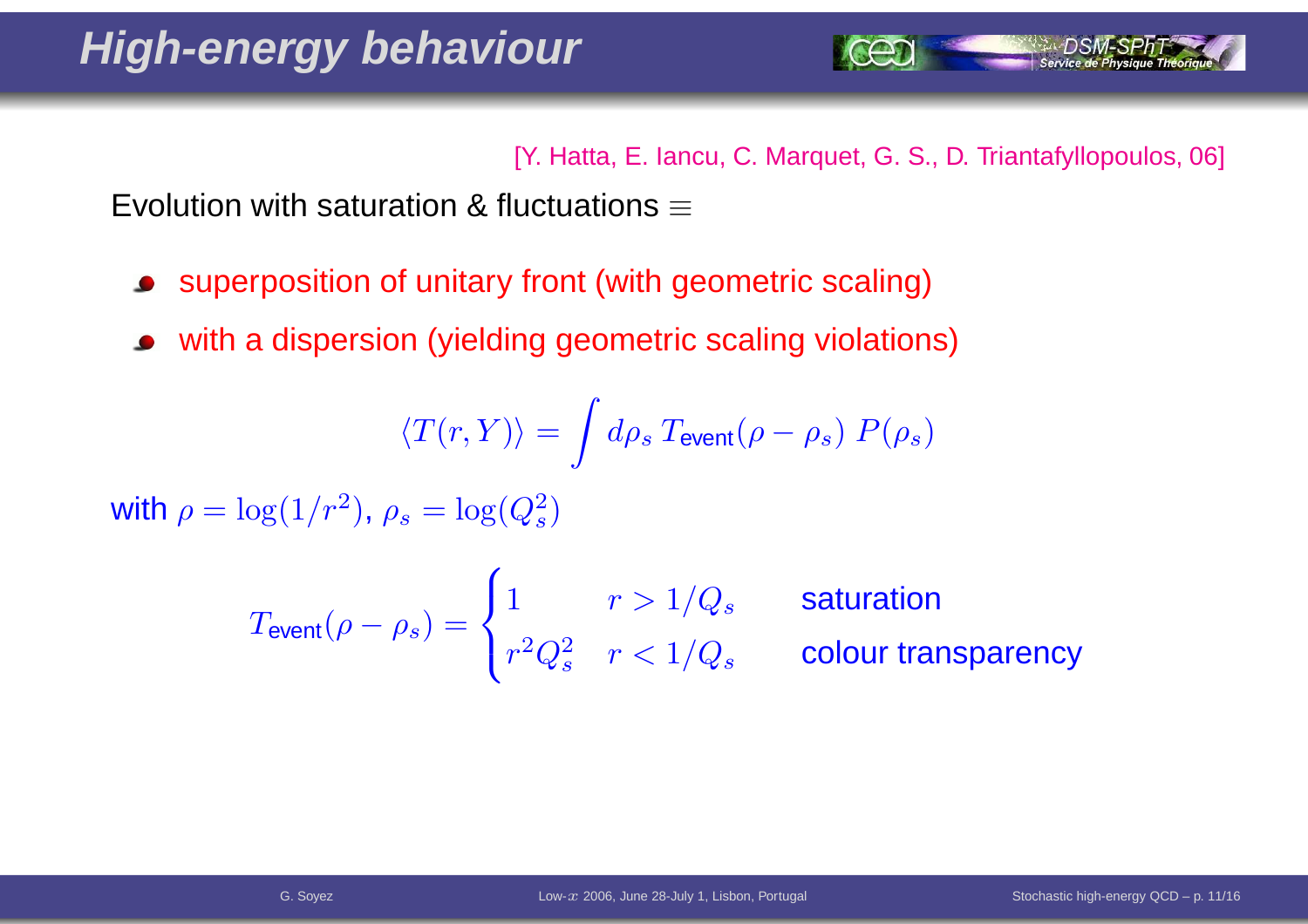## **High-energy behaviour**



dispersion  $\sim DY$ 

| Energy:    | Intermediate $(DY \ll 1)$                              | High energy $(DY \gg 1)$                                         |
|------------|--------------------------------------------------------|------------------------------------------------------------------|
| Physics:   | Mean field (BK)                                        | <b>Fluctuations</b>                                              |
| Amplitude: | <b>Geometric scaling</b>                               | <b>Diffusive scaling</b>                                         |
|            | $\langle T \rangle = f \left[ \log(k^2/Q_s^2) \right]$ | $\langle T \rangle = f \left[ \log(k^2/Q_s^2)/\sqrt{DY} \right]$ |

**At high-energy, amplitudes are dominated by black-spots i.e. rare fluctuations at saturation:**  $T = 1$  or  $0$ 

• 
$$
T_{\text{event}} = \Theta(Q_s - k)
$$
  $\Rightarrow$   $\langle T^{(k)} \rangle \rightarrow \frac{1}{2} \text{erfc} \left[ \log(k_{\text{max}}^2/Q_s^2) / \sqrt{DY} \right]$ 

also obtained from strong-fluctuation limit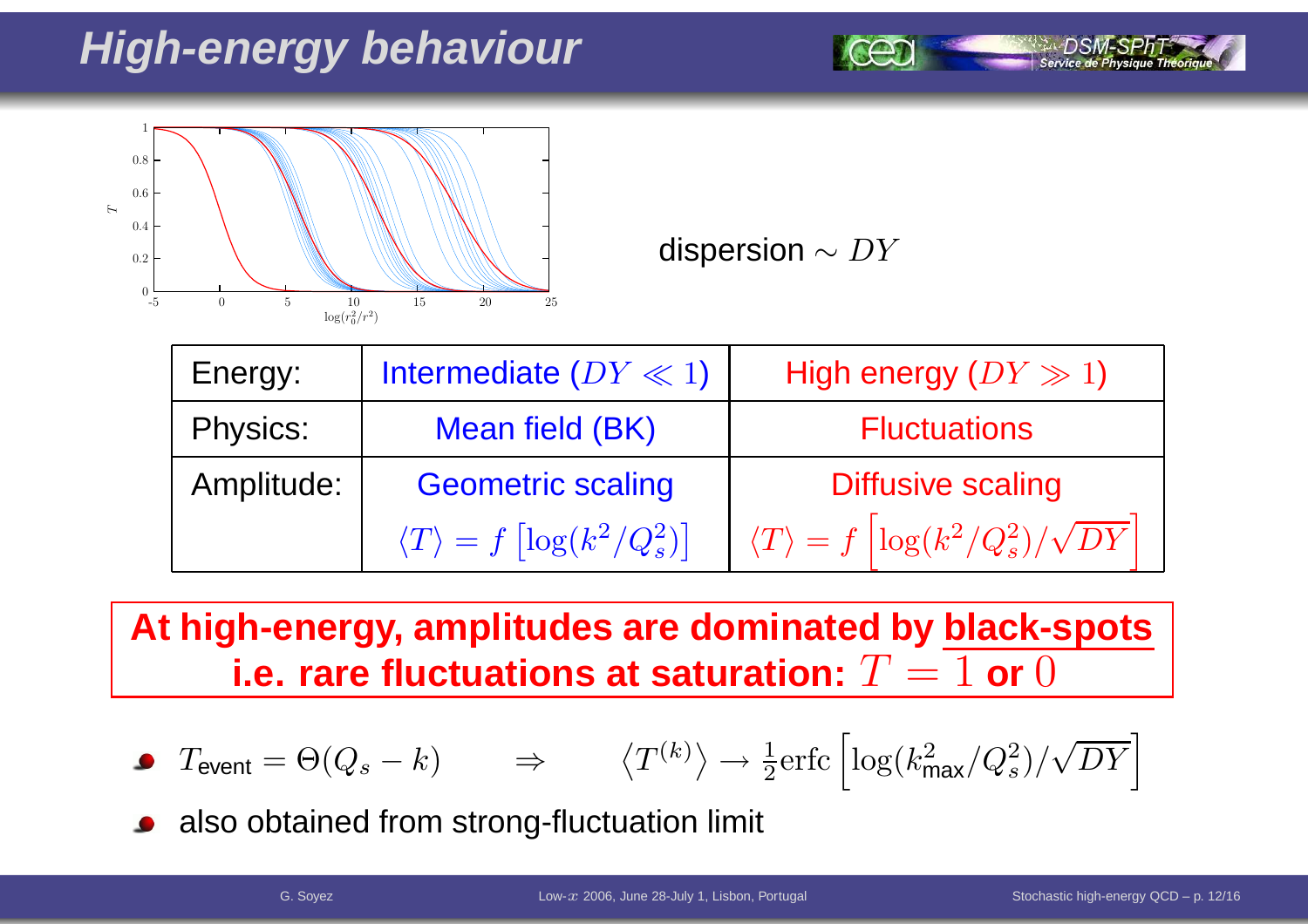



#### consequences of saturation even when  $T\ll1$

Service de Physique Théoriq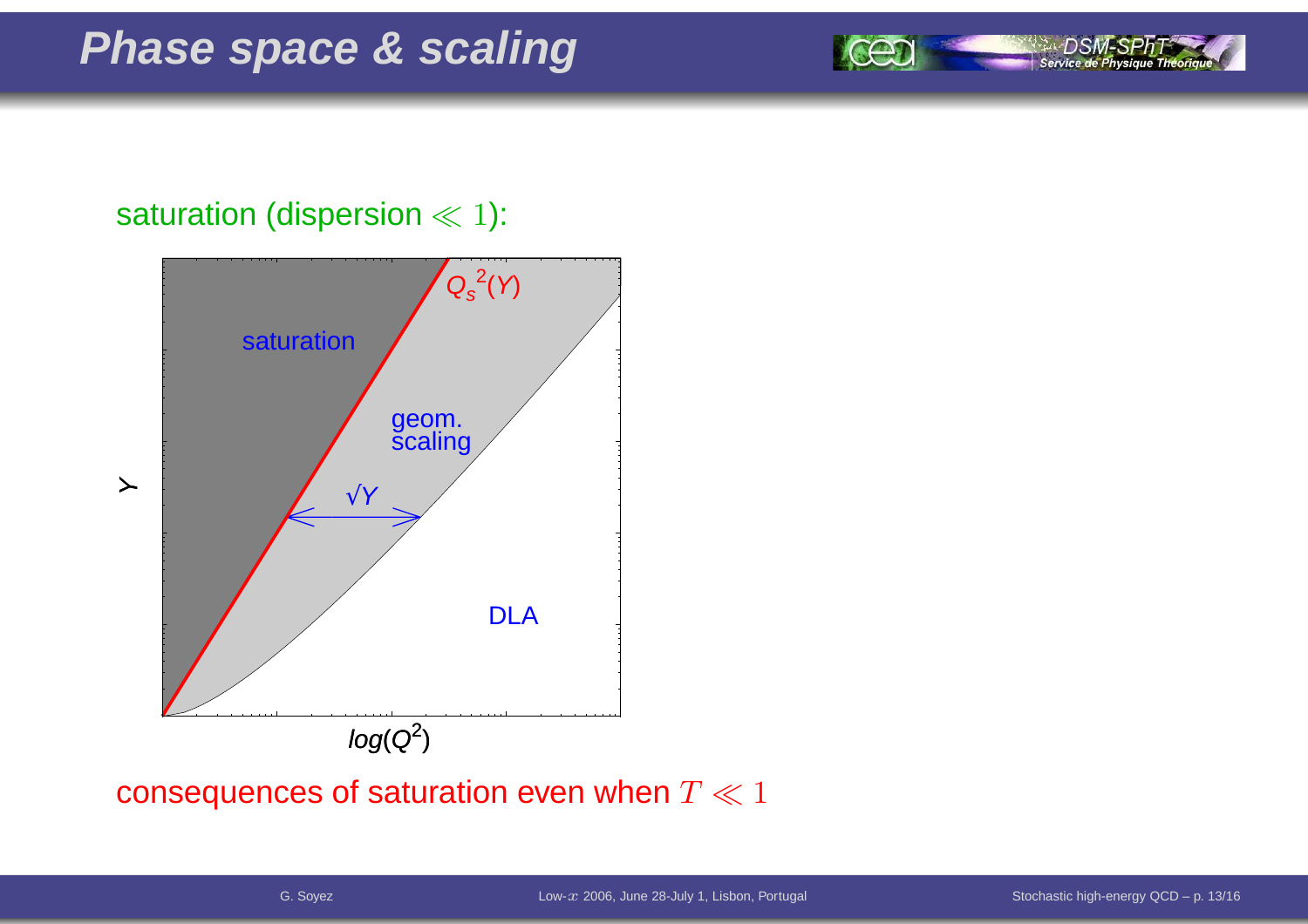

consequences of saturation even when  $T\ll1$ 

Service de Physique Théoriq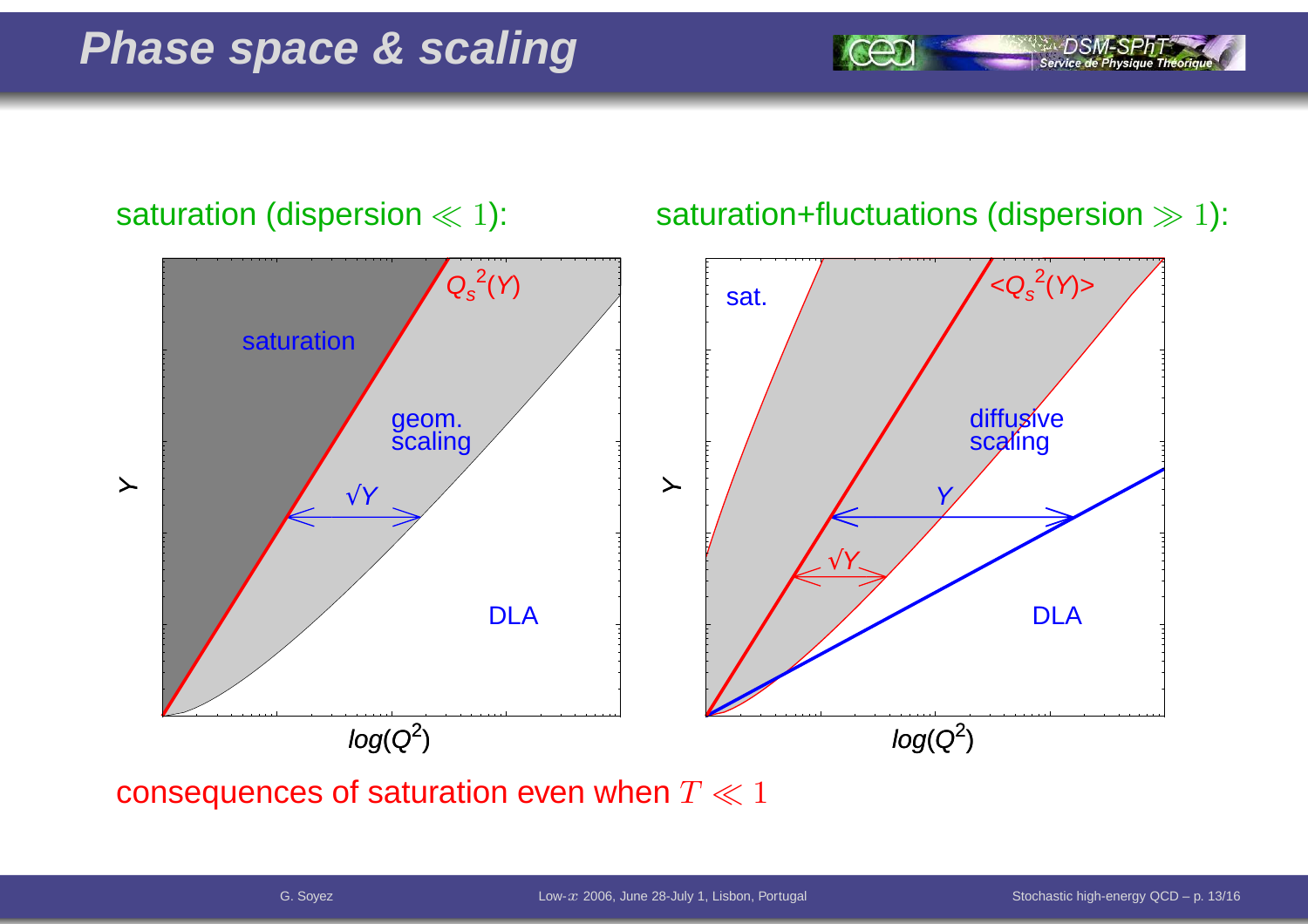## Describing  $F_2$

Following fits to the  $F_2^p$  data ( $x\leq 0.01$ ): Saturation fit: [Iancu, Itakura, Munier]  $\langle T(r, Y) \rangle =$  $\begin{cases} (r^2 Q_s^2)^{\gamma_c} e^{-\frac{2 \log^2 (rQ_s)}{CY}} & r < 1/Q_s \\ 1 - e^{-a - b \log^2 (rQ_s)} & r > 1/Q_s \end{cases} \qquad Q_s^2(Y) = \lambda Y, \, \rho_s = \log(Q_s^2)$ 

$$
Q_s^2(Y) = \lambda Y, \, \rho_s = \log(Q_s^2)
$$

Saturation+fluctuations fit: [in preparation]  $\langle T(r, Y) \rangle = \int d\rho_s \, T(r, \rho_s) \frac{1}{\sqrt{\pi}\sigma} e^{-\frac{(\rho_s - \bar{\rho}_s)^2}{\sigma^2}}$  $T(r,\rho_s)=$  $\begin{cases} r^2Q_s^2 & r < 1/Q_s \ 1 & r > 1/Q_s \end{cases}$  $\log(1/r^2)$  $\mathcal{L}% _{A}=\mathcal{L}_{A}\!\left( A;B\right) ,\qquad \mathcal{L}_{A}\!\left( A;B\right) ,\qquad \mathcal{L}_{A}\!\left( A;B\right) ,\qquad \mathcal{L}_{A}\!\left( A;B\right) ,\qquad \mathcal{L}_{A}\!\left( A;B\right) ,\qquad \mathcal{L}_{A}\!\left( A;B\right) ,\qquad \mathcal{L}_{A}\!\left( A;B\right) ,\qquad \mathcal{L}_{A}\!\left( A;B\right) ,\qquad \mathcal{L}_{A}\!\left( A;B\right) ,\qquad \mathcal{L}_{A}\!\left( A;B\right) ,\qquad$  $(r, Y)$ -88 -6 -4 -2 0 2 4 10.90.80.70.60.50.40.30.20.1 $\theta$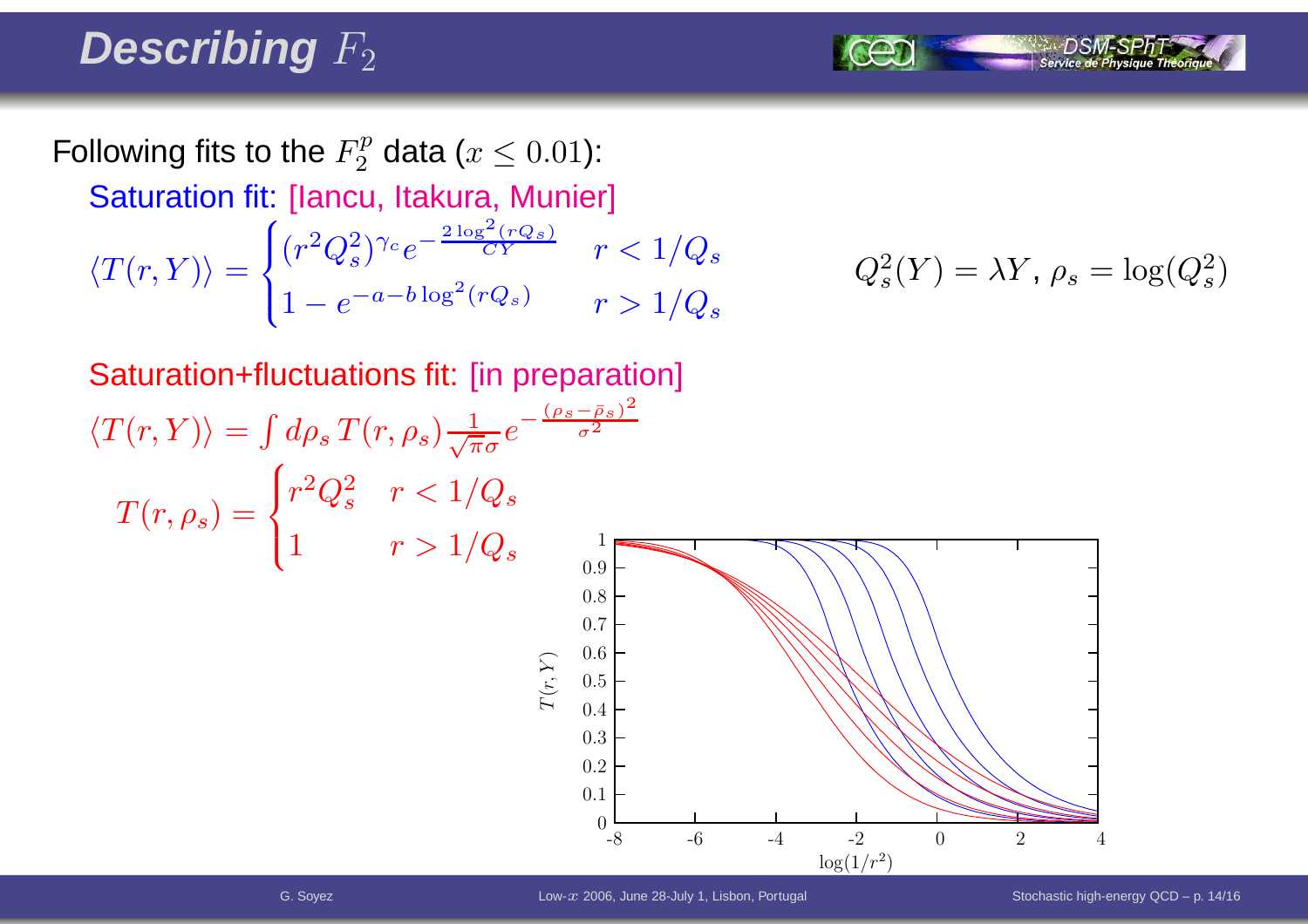## Describing  $F_2$

Following fits to the  $F_2^p$  data ( $x\leq 0.01$ ): Saturation fit: [Iancu, Itakura, Munier]

 $\langle T(r, Y) \rangle = (r^2 Q_s^2)^{\gamma_c} e^{-\frac{2 \log^2 (r Q_s)}{CY}} \longrightarrow$  $\rightarrow (r^2Q_s^2)^{\gamma_c}$ 

Saturation+fluctuations fit: [in preparation]  $\langle T(r, Y) \rangle = \int d\rho_s T(r, \rho_s) \frac{1}{\sqrt{\pi}\sigma} e^{-\frac{(\rho_s - \bar{\rho}_s)^2}{\sigma^2}} \longrightarrow$ 

$$
\rightarrow \frac{1}{2} \text{erfc}\left(\frac{-\log(r^2 \bar{Q}_s^2)}{\sqrt{2DY}}\right)
$$

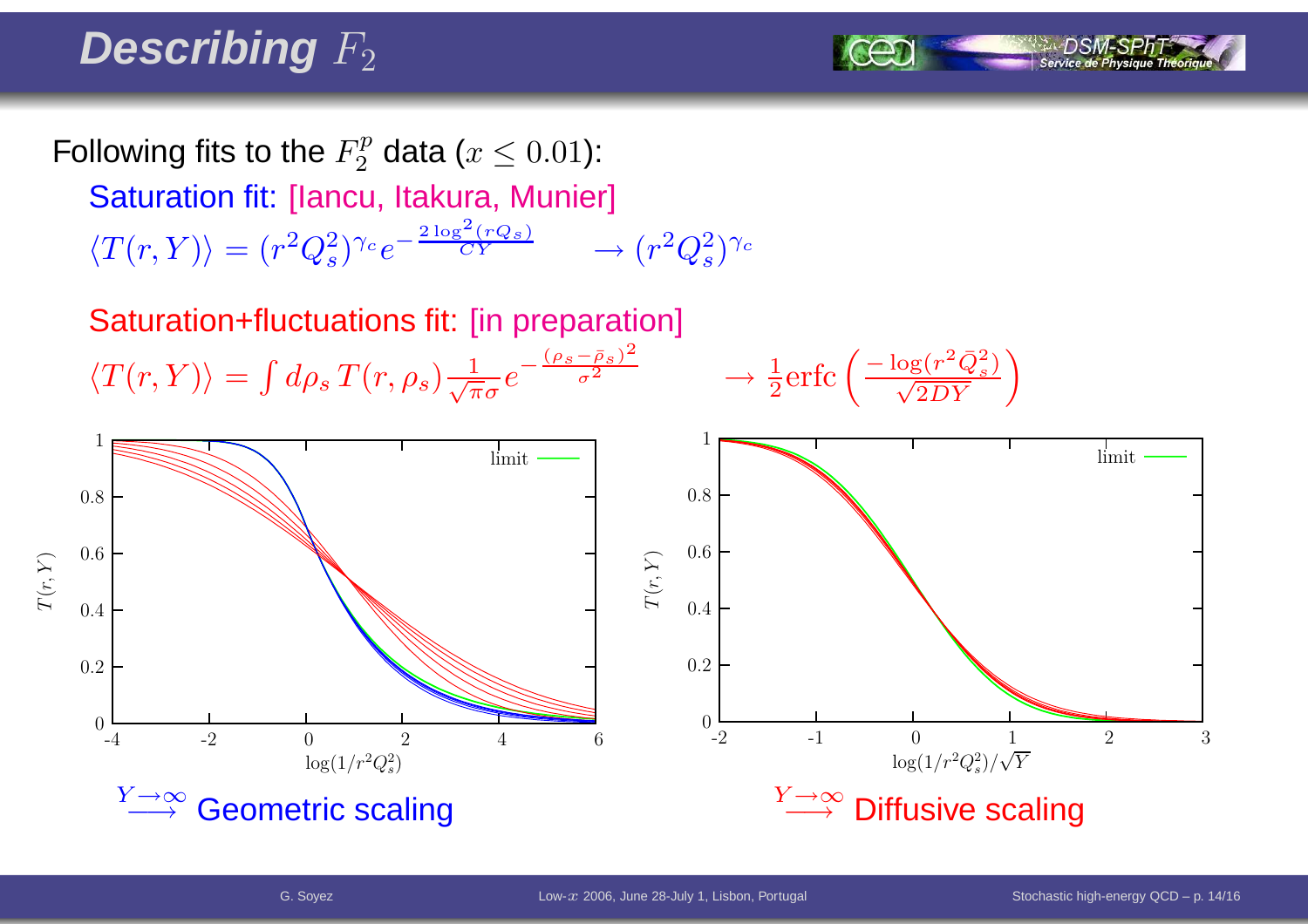## Describing  $F_2$